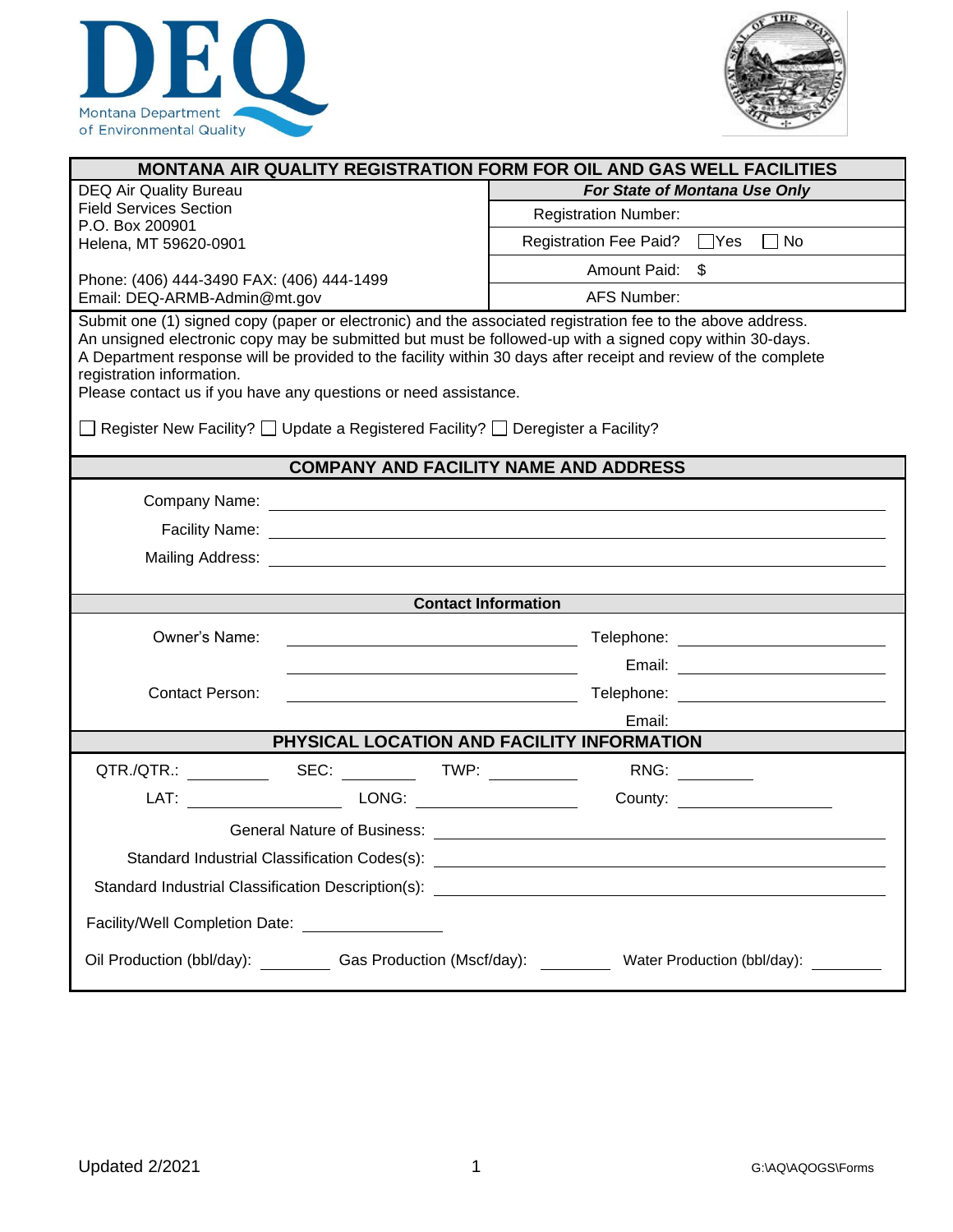#### **FACILITY PROCESS DESCRIPTION**

(Provide a brief written description of the site and facility. For example: list the primary operating equipment; describe the process flow; list the name and API number for well(s) supplying facility; list the producing field(s) and formation(s); describe what is done with produced gas; list the pollution control equipment used; indicate if hydrogen sulfide (H2S) gas is present; specify how oil, gas, and water production rates were determined; and indicate what, if any, oil and/or gas analytical data are included.)

*Narrative Description of the Site and Facility:*

**Site Maps:** (Provide as an attachment to this form a topographical and facility site map.)

(Provide a written narrative summarizing purpose of completing this form. For example: indicate a new facility registration; indicate an update to a registered facility and describe the change(s) to the facility; or indicate a request to deregister a facility and include the reason for deregistering.)

*Narrative Project Summary:*

# **EMISSIONS UNIT EQUIPMENT INFORMATION**

| Where applicable, provide the following information for each facility emitting unit (including pollution control equipment) such as<br>heater treatment units, dehydrators, tanks, internal combustion engines, wellhead assemblies, and smokeless combustion |                                    |  |  |  |  |
|---------------------------------------------------------------------------------------------------------------------------------------------------------------------------------------------------------------------------------------------------------------|------------------------------------|--|--|--|--|
| devices as well as fugitive equipment leaks. For additional emitting units, control equipment, or additional emissions                                                                                                                                        |                                    |  |  |  |  |
| information, provide as a separate attachment, as needed.<br><b>Facility Equipment Emitting Unit(s) Specifications</b>                                                                                                                                        |                                    |  |  |  |  |
|                                                                                                                                                                                                                                                               |                                    |  |  |  |  |
|                                                                                                                                                                                                                                                               |                                    |  |  |  |  |
|                                                                                                                                                                                                                                                               |                                    |  |  |  |  |
| Date of Manufacture: ______________                                                                                                                                                                                                                           |                                    |  |  |  |  |
| Date of Installation: _____________                                                                                                                                                                                                                           |                                    |  |  |  |  |
|                                                                                                                                                                                                                                                               |                                    |  |  |  |  |
|                                                                                                                                                                                                                                                               | Model: ___________________________ |  |  |  |  |
|                                                                                                                                                                                                                                                               | Size: ________________________     |  |  |  |  |
|                                                                                                                                                                                                                                                               |                                    |  |  |  |  |
| Date of Manufacture: ______________                                                                                                                                                                                                                           |                                    |  |  |  |  |
| Date of Installation: <u>____________</u>                                                                                                                                                                                                                     |                                    |  |  |  |  |
| Max Rated Design Capacity/Throughput: \\equimediated Design Capacity/Throughput:                                                                                                                                                                              |                                    |  |  |  |  |
|                                                                                                                                                                                                                                                               |                                    |  |  |  |  |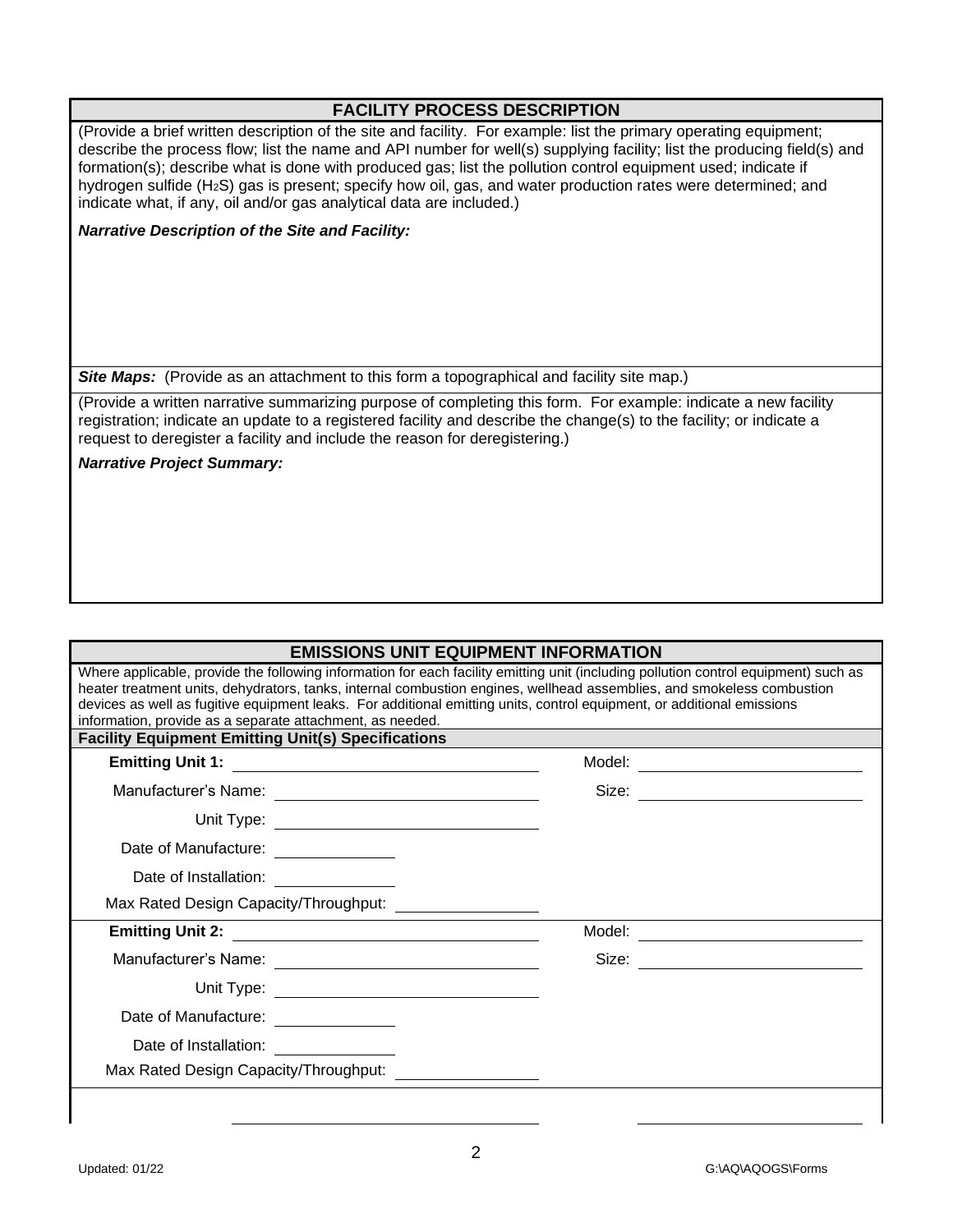| Emitting Unit 3: <u>_________________________________</u>  | Model:<br><u> 1989 - John Stein, Amerikaansk politiker (* 1908)</u> |  |
|------------------------------------------------------------|---------------------------------------------------------------------|--|
|                                                            |                                                                     |  |
|                                                            |                                                                     |  |
| Date of Manufacture: ______________                        |                                                                     |  |
| Date of Installation: <u>______________</u>                |                                                                     |  |
| Max Rated Design Capacity/Throughput: ____________________ |                                                                     |  |
|                                                            | Model: __________________________________                           |  |
|                                                            |                                                                     |  |
|                                                            |                                                                     |  |
| Date of Manufacture: ______________                        |                                                                     |  |
| Date of Installation: ________________                     |                                                                     |  |
| Max Rated Design Capacity/Throughput: ___________________  |                                                                     |  |
|                                                            | Model: ___________________________                                  |  |
|                                                            |                                                                     |  |
|                                                            |                                                                     |  |
| Date of Manufacture: <u>_____________</u>                  |                                                                     |  |
| Date of Installation: <u>__________</u>                    |                                                                     |  |
| Max Rated Design Capacity/Throughput: ___________________  |                                                                     |  |
|                                                            |                                                                     |  |
|                                                            |                                                                     |  |
|                                                            | Size: _________________________                                     |  |
|                                                            |                                                                     |  |
| Date of Manufacture: ______________                        |                                                                     |  |
| Date of Installation: [1995]                               |                                                                     |  |
| Max Rated Design Capacity/Throughput: ___________________  |                                                                     |  |
| Emitting Unit 7:                                           | Model: _______________________________                              |  |
|                                                            |                                                                     |  |
|                                                            |                                                                     |  |
| Date of Manufacture: ______________                        |                                                                     |  |
| Date of Installation:<br><u> 1990 - Andrea Sta</u>         |                                                                     |  |
| Max Rated Design Capacity/Throughput:                      |                                                                     |  |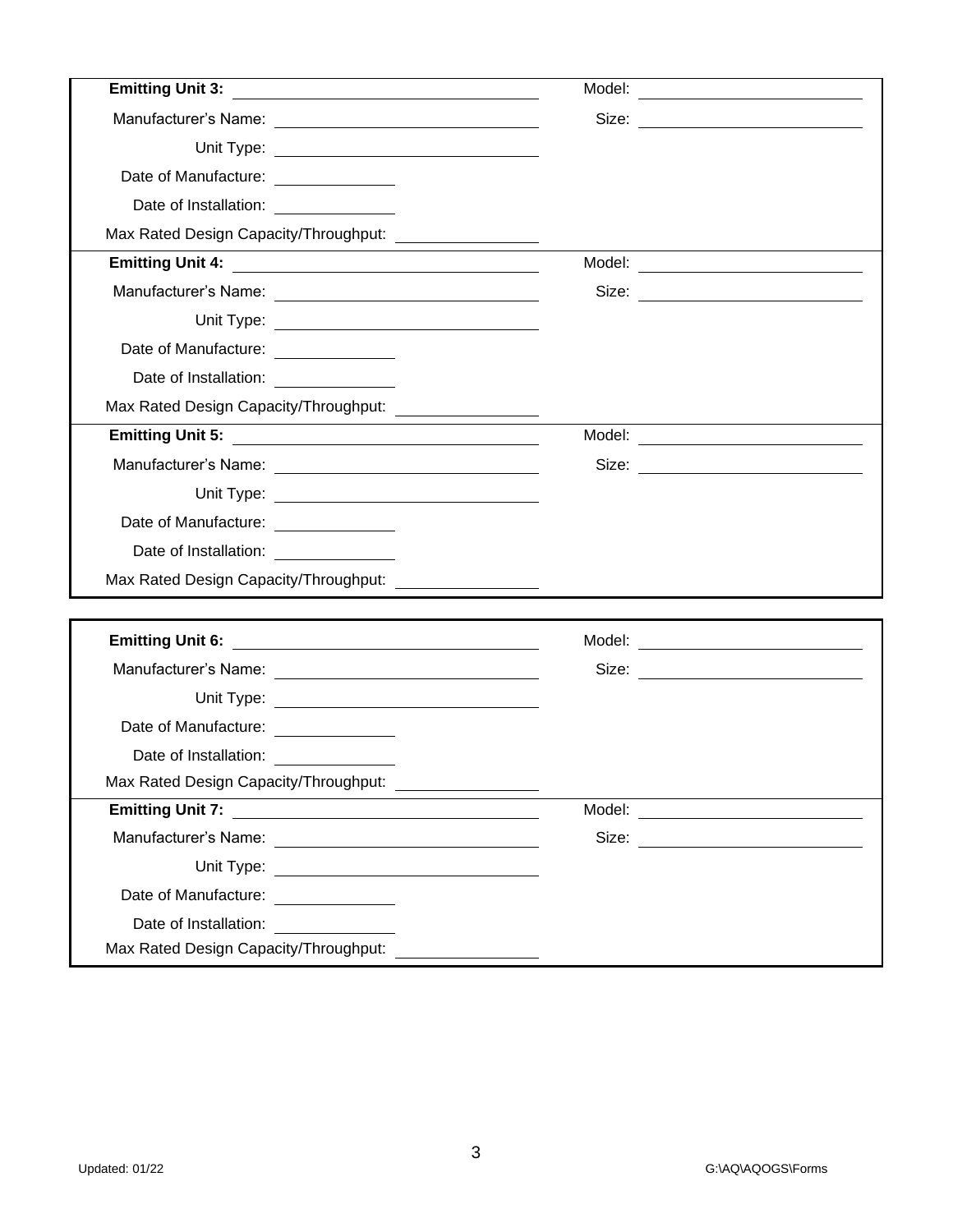| <b>Facility Air Pollution Control Unit(s) Identification</b> |                                                          |                                             |  |  |  |  |
|--------------------------------------------------------------|----------------------------------------------------------|---------------------------------------------|--|--|--|--|
|                                                              |                                                          |                                             |  |  |  |  |
|                                                              |                                                          |                                             |  |  |  |  |
|                                                              |                                                          |                                             |  |  |  |  |
| Date of Manufacture: _______________                         |                                                          | Estimated Control Efficiency: _____________ |  |  |  |  |
| Date of Installation:                                        |                                                          | Emitting Unit Controlled: ________________  |  |  |  |  |
|                                                              | Estimated Cost of Control Equipment: ___________________ |                                             |  |  |  |  |
|                                                              |                                                          |                                             |  |  |  |  |
|                                                              |                                                          |                                             |  |  |  |  |
|                                                              |                                                          |                                             |  |  |  |  |
| Date of Manufacture: _______________                         |                                                          | Estimated Control Efficiency: ___________   |  |  |  |  |
| Date of Installation: _______________                        |                                                          | Emitting Unit Controlled: _______________   |  |  |  |  |
|                                                              | Estimated Cost of Control Equipment: _________________   |                                             |  |  |  |  |
|                                                              |                                                          | Model: _______________________________      |  |  |  |  |
|                                                              |                                                          |                                             |  |  |  |  |
|                                                              |                                                          |                                             |  |  |  |  |
| Date of Manufacture: ______________                          |                                                          |                                             |  |  |  |  |
| Date of Installation: <u>___________________</u>             |                                                          |                                             |  |  |  |  |
| <b>Estimated Cost of Control Equipment:</b>                  |                                                          |                                             |  |  |  |  |

## **FACILITY EMISSIONS SUMMARY**

The following tables must be completed for each emission source for total uncontrolled and controlled potential emissions from each source. Calculations must be provided as a separate attachment to this form. Potential emissions are to be calculated based on the production at a maximum capacity for 8760 hours per year (hrs/yr). (Note: To estimate produced gas flare emissions during periods of emergency, assume 500 to 2,000 hrs/yr of operation at maximum production capacity.)

| <b>Uncontrolled Potential Emissions (Tons Per Year)</b>                                                                                                                                                         |                                                         |             |                 |    |                 |           |                  |
|-----------------------------------------------------------------------------------------------------------------------------------------------------------------------------------------------------------------|---------------------------------------------------------|-------------|-----------------|----|-----------------|-----------|------------------|
| <b>EMISSION SOURCE</b>                                                                                                                                                                                          | <b>Uncontrolled Potential Emissions (Tons Per Year)</b> |             |                 |    |                 |           |                  |
| (e.g., crude tanks, water tanks, heater<br>treater, natural gas-fired heater,<br>produced gas flare, flash separator,<br>pneumatic pump, separator gas vent,<br>truck loading, fugitive equipment leaks<br>etc. | <b>VOC</b>                                              | <b>HAPs</b> | NO <sub>x</sub> | CO | SO <sub>2</sub> | $PM_{10}$ | H <sub>2</sub> S |
|                                                                                                                                                                                                                 |                                                         |             |                 |    |                 |           |                  |
|                                                                                                                                                                                                                 |                                                         |             |                 |    |                 |           |                  |
|                                                                                                                                                                                                                 |                                                         |             |                 |    |                 |           |                  |
|                                                                                                                                                                                                                 |                                                         |             |                 |    |                 |           |                  |
|                                                                                                                                                                                                                 |                                                         |             |                 |    |                 |           |                  |
|                                                                                                                                                                                                                 |                                                         |             |                 |    |                 |           |                  |
|                                                                                                                                                                                                                 |                                                         |             |                 |    |                 |           |                  |
|                                                                                                                                                                                                                 |                                                         |             |                 |    |                 |           |                  |
|                                                                                                                                                                                                                 |                                                         |             |                 |    |                 |           |                  |
| TOTAL                                                                                                                                                                                                           |                                                         |             |                 |    |                 |           |                  |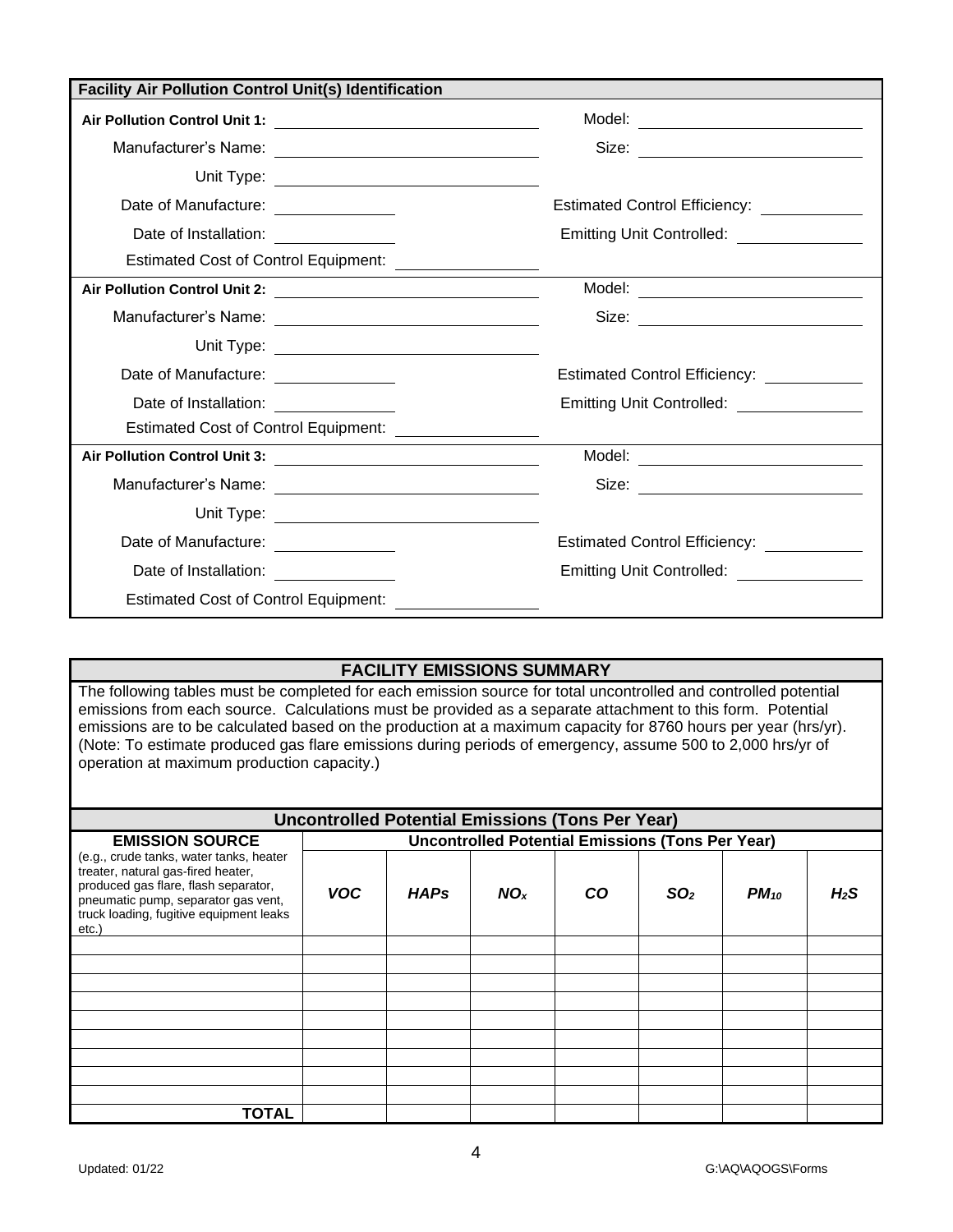| <b>Controlled Potential Emissions (Tons Per Year)</b>                                                        |            |             |                 |     |                                                       |           |                  |
|--------------------------------------------------------------------------------------------------------------|------------|-------------|-----------------|-----|-------------------------------------------------------|-----------|------------------|
| For controlled potential emission calculations, include controlled emissions from each controlled source and |            |             |                 |     |                                                       |           |                  |
| uncontrolled emissions from each source which does not have control.                                         |            |             |                 |     |                                                       |           |                  |
|                                                                                                              |            |             |                 |     | <b>Controlled Potential Emissions (Tons Per Year)</b> |           |                  |
| <b>EMISSION SOURCE</b>                                                                                       | <b>VOC</b> | <b>HAPs</b> | NO <sub>x</sub> | CO. | SO <sub>2</sub>                                       | $PM_{10}$ | H <sub>2</sub> S |
|                                                                                                              |            |             |                 |     |                                                       |           |                  |
|                                                                                                              |            |             |                 |     |                                                       |           |                  |
|                                                                                                              |            |             |                 |     |                                                       |           |                  |
|                                                                                                              |            |             |                 |     |                                                       |           |                  |
|                                                                                                              |            |             |                 |     |                                                       |           |                  |
|                                                                                                              |            |             |                 |     |                                                       |           |                  |
|                                                                                                              |            |             |                 |     |                                                       |           |                  |
|                                                                                                              |            |             |                 |     |                                                       |           |                  |
| TOTAL                                                                                                        |            |             |                 |     |                                                       |           |                  |

**Notes:** 1.) Calculations for the uncontrolled and controlled potential emissions must be provided as a separate attachment to this form. Please make sure to include all applicable calculations, spreadsheets, emission factors, manufacturers' data, field gas composition data, E&PTANKS program inputs and outputs, and/or any other appropriate model input and outputs.

2.) For air emissions that are determined to be minimal or negligible, please provide a brief written statement or explanation justifying this designation.

#### **CERTIFICATION OF ACCURACY AND COMPLETENESS**

*I hereby certify that, to the best of my knowledge, information and belief, formed after reasonable inquiry, the information provided in this facility registration form is true, accurate, and complete.*

|            | (Name, title, and signature of company representative) |            |  |
|------------|--------------------------------------------------------|------------|--|
| Name:      | (Print or Type)                                        |            |  |
| Title:     |                                                        | Telephone: |  |
| Signature: | (Original Signature Required)                          | Date:      |  |